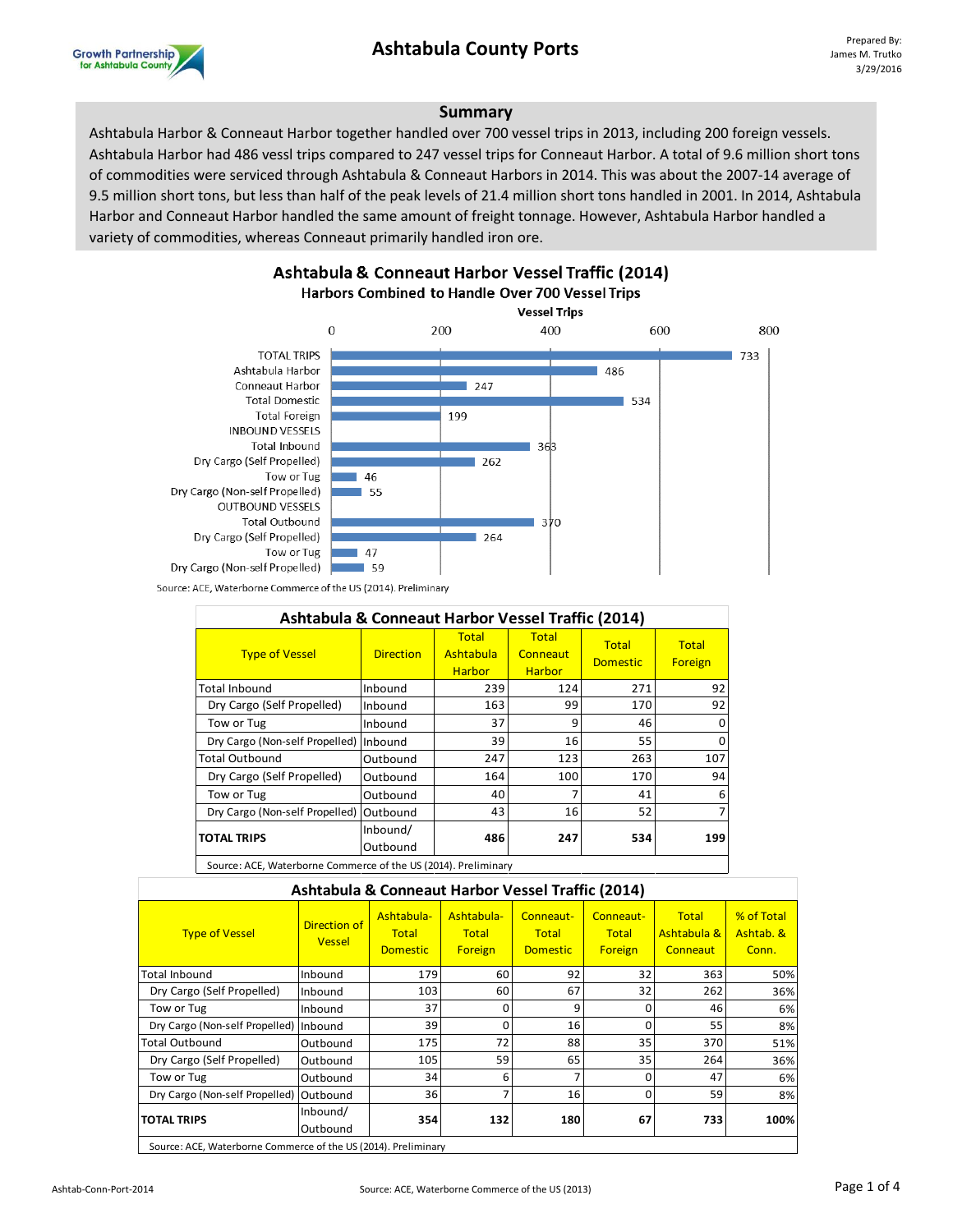# **Ashtabula County Ports** Prepared By:



#### **Combined Total Freight Traffic**

 Ashtabula Harbor and Conneaut Harbor together handled 9.6 million short tons of greight in 2014, about the same as the 2013 tonnage. Both ports handled 4.8 million tons of freight in 2014. From 2007 to 2014, total freight has averaged 9.5 short tons, down from 21.4 tons in 2001.





| Ashtabula & Conneaut Harbor Traffic (thousand short tons)                                                    |                                           |          |                                     |                                                          |            |                                                 |  |
|--------------------------------------------------------------------------------------------------------------|-------------------------------------------|----------|-------------------------------------|----------------------------------------------------------|------------|-------------------------------------------------|--|
| Year                                                                                                         | <b>Ashtabula Harbor   Conneaut Harbor</b> |          | Ashtabula/<br><b>Conneaut Total</b> | %Chg-Ashtab. &<br><b>Conneaut Harbor</b><br><b>Total</b> | % Of Total | Ashtabula Harbor-Conneaut Harbor-<br>% of Total |  |
| 2001                                                                                                         | 10,934                                    | 10,485   | 21,419                              | 18%                                                      | 51%        | 49%                                             |  |
| 2002                                                                                                         | 9,838                                     | 10,474   | 20,312                              | $-7%$                                                    | 48%        | 52%                                             |  |
| 2003                                                                                                         | 10,427                                    | 6,705    | 17,132                              | $-16%$                                                   | 61%        | 39%                                             |  |
| 2004                                                                                                         | 10,938                                    | 8,027    | 18,965                              | 11%                                                      | 58%        | 42%                                             |  |
| 2005                                                                                                         | 9,714                                     | 7,405    | 17,119                              | $-10%$                                                   | 57%        | 43%                                             |  |
| 2006                                                                                                         | 6,822                                     | 7,368    | 14,190                              | $-17%$                                                   | 48%        | 52%                                             |  |
| 2007                                                                                                         | 5,580                                     | 5,009    | 10,589                              | $-25%$                                                   | 53%        | 47%                                             |  |
| 2008                                                                                                         | 6,906                                     | 4,654    | 11,560                              | 9%                                                       | 60%        | 40%                                             |  |
| 2009                                                                                                         | 3,448                                     | 3,122    | 6,570                               | $-43%$                                                   | 53%        | 48%                                             |  |
| 2010                                                                                                         | 6,346                                     | 3,558    | 9,904                               | 51%                                                      | 64%        | 36%                                             |  |
| 2011                                                                                                         | 4,716                                     | 4,669    | 9,385                               | $-5%$                                                    | 50%        | 50%                                             |  |
| 2012                                                                                                         | 4,540                                     | 3,990    | 8,530                               | $-9%$                                                    | 53%        | 47%                                             |  |
| 2013                                                                                                         | 4,954                                     | 4.772    | 9,726                               | 14%                                                      | 51%        | 49%                                             |  |
| 2014                                                                                                         | 4,835                                     | 4,800    | 9,635                               | $-1%$                                                    | 50%        | 50%                                             |  |
| 2007-14 Avg                                                                                                  | 5,200                                     | 4,300    | 9,500                               |                                                          | 55%        | 45%                                             |  |
| 2001-14 Chg                                                                                                  | (6,099)                                   | (5,685)  | (11, 784)                           |                                                          |            |                                                 |  |
| 2001-14 %Chg                                                                                                 | $-55.8%$                                  | $-54.2%$ | $-55.0%$                            |                                                          |            |                                                 |  |
| 2007-14 Chg                                                                                                  | (745)                                     | (209)    | (954)                               |                                                          |            |                                                 |  |
| 2007-14 %Chg                                                                                                 | $-13.4%$                                  | $-4.2%$  | $-9.0%$                             |                                                          |            |                                                 |  |
| Soruce: Army Corps of Engineers (ACE), Waterborne Commerce of the US (2014). Data is in Thousand Short Tons. |                                           |          |                                     |                                                          |            |                                                 |  |

Source: ACE, Waterborne Commerce of the US (2014)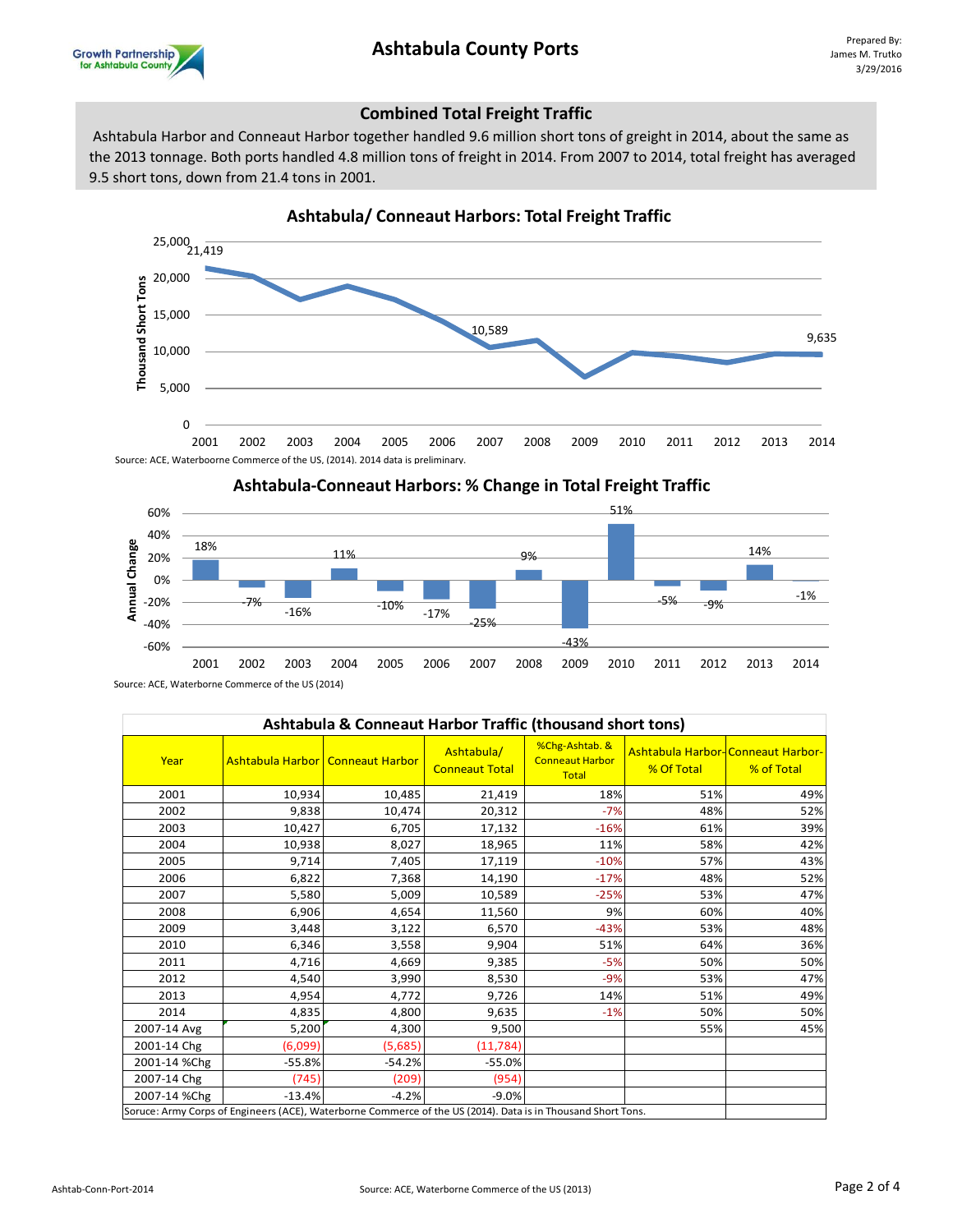





| <b>Ashtabula &amp; Conneaut Harbor Freight Traffic</b>                             |                                    |          |                                 |                                       |  |  |  |
|------------------------------------------------------------------------------------|------------------------------------|----------|---------------------------------|---------------------------------------|--|--|--|
| Year                                                                               | Ashtabula Harbor   Conneaut Harbor |          | %Chg-Ashtabula<br><b>Harbor</b> | <b>%Chg-Conneaut</b><br><b>Harbor</b> |  |  |  |
| 2001                                                                               | 10,934                             | 10,485   | $-11%$                          | $-1%$                                 |  |  |  |
| 2002                                                                               | 9,838                              | 10,474   | $-10%$                          | 0%                                    |  |  |  |
| 2003                                                                               | 10,427                             | 6,705    | 6%                              | $-36%$                                |  |  |  |
| 2004                                                                               | 10,938                             | 8,027    | 5%                              | 20%                                   |  |  |  |
| 2005                                                                               | 9,714                              | 7,405    | $-11%$                          | $-8%$                                 |  |  |  |
| 2006                                                                               | 6,822                              | 7,368    | $-30%$                          | $-1%$                                 |  |  |  |
| 2007                                                                               | 5,580                              | 5,009    | $-18%$                          | $-32%$                                |  |  |  |
| 2008                                                                               | 6,906                              | 4,654    | 24%                             | $-7%$                                 |  |  |  |
| 2009                                                                               | 3,448                              | 3,122    | $-50%$                          | $-33%$                                |  |  |  |
| 2010                                                                               | 6,346                              | 3,558    | 84%                             | 14%                                   |  |  |  |
| 2011                                                                               | 4,716                              | 4,669    | $-26%$                          | 31%                                   |  |  |  |
| 2012                                                                               | 4,540                              | 3,990    | $-4%$                           | $-15%$                                |  |  |  |
| 2013                                                                               | 4,954                              | 4,772    | 9%                              | 20%                                   |  |  |  |
| 2014                                                                               | 4,835                              | 4,800    | $-2%$                           | 1%                                    |  |  |  |
| 2007-13 Avg                                                                        | 5,200                              | 4,300    |                                 |                                       |  |  |  |
| 2001-13 Chg                                                                        | (6,099)                            | (5,685)  |                                 |                                       |  |  |  |
| 2001-13 %Chg                                                                       | $-55.8%$                           | $-54.2%$ |                                 |                                       |  |  |  |
| 2007-13 Chg                                                                        | (745)                              | (209)    |                                 |                                       |  |  |  |
| 2007-13 %Chg                                                                       | $-13.4%$                           | $-4.2%$  |                                 |                                       |  |  |  |
| Source: ACE, Waterborne Commerce of the US (2014). Data is in Thousand Short Tons. |                                    |          |                                 |                                       |  |  |  |